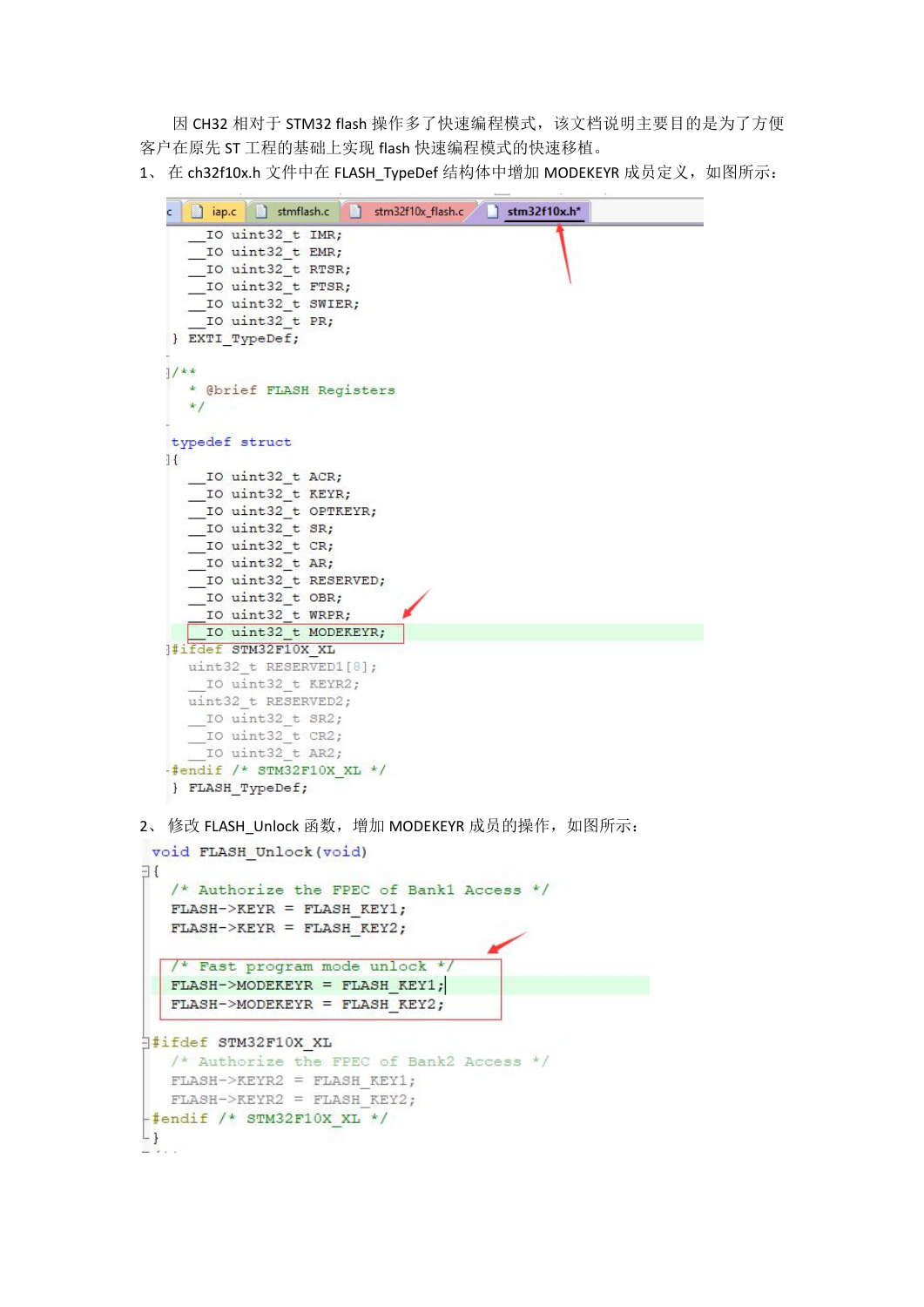3、目前 CH32F103 的 FLASH 最大为 64K, 在 stm32f10x\_flash.h 中增加 flash 容量的定义, 如 图所示:

| extern "C" {<br>#endif<br>$/*$ Includes                 |  |
|---------------------------------------------------------|--|
|                                                         |  |
| #include "stm32f10x.h"<br>//FLASH起始地址                   |  |
| #define STM32 FLASH BASE 0x08000000 //STM32 FLASH的起始地址  |  |
| $\sharp$ define STM32 FLASH BASE END 0x08000000+0x10000 |  |

(大容量芯片可以相应修改"0x10000"数据即可)

4、在 stm32f10x\_flash.c 中增加 flash 寄存器快速编程位定义, 如图所示:

| $\text{Ric}$ and $\text{Simflash.c}$ and $\text{Sim32f10x_fflash.c^*}$ | stm32f10x.h<br>stmflash.h*    |  |
|------------------------------------------------------------------------|-------------------------------|--|
| #define CR PG Set                                                      | $($ (uint32 t) 0x00000001)    |  |
| #define CR PG Reset                                                    | $($ (uint32 t) $0x00001$ FFE) |  |
| #define CR PER Set                                                     | $($ (uint32 t) $0x00000002)$  |  |
| #define CR PER Reset                                                   | $($ (uint32 t) $0x00001FFD)$  |  |
| #define CR MER Set                                                     | $($ (uint32 t) 0x00000004)    |  |
| #define CR MER Reset                                                   | $($ (uint32 t) $0x00001FFB)$  |  |
| #define CR OPTPG Set                                                   | $($ (uint32 t) 0x00000010)    |  |
| #define CR OPTPG Reset                                                 | $($ (uint32 t) $0x00001FEF)$  |  |
| #define CR OPTER Set                                                   | $($ (uint32 t) $0x00000020)$  |  |
| #define CR OPTER Reset                                                 | $($ (uint32 t) $0x00001FDF)$  |  |
| #define CR_STRT_Set                                                    | $($ (uint32 t) 0x00000040)    |  |
| #define CR LOCK Set                                                    | (iuint32 t) 0x00000080)       |  |
| #define CR PAGE PG                                                     | $($ (uint32 t) 0x00010000)    |  |
| #define CR PAGE ER                                                     | $($ (uint32 t) $0x00020000)$  |  |
| #define CR BUF LOAD                                                    | $($ (uint32 t) 0x00040000)    |  |
| #define CR BUF RST                                                     | $($ (uint32 t) $0x00080000)$  |  |
| /* FLASH Status Register bits */                                       |                               |  |
| #define SR BSY                                                         | ((uint32 t) 0x00000001)       |  |
| #define SR PGERR                                                       | $($ (uint32 t) $0x00000004)$  |  |
| #define SR WRPRTERR                                                    | $($ (uint32 t) $0x00000010)$  |  |
| #define SR EOP                                                         | (iaint32 t) 0x00000020        |  |

| #define CR PAGE PG               | ((uint32 t)0x00010000) |
|----------------------------------|------------------------|
| #define CR PAGE ER               | ((uint32_t)0x00020000) |
| #define CR_BUF_LOAD              | ((uint32 t)0x00040000) |
| #define CR BUF RST               | ((uint32_t)0x00080000) |
| /* FLASH Status Register bits */ |                        |
| #define SR BSY                   | ((uint32 t)0x00000001) |
| #define SR PGERR                 | ((uint32 t)0x00000004) |
| #define SR WRPRTERR              | ((uint32_t)0x00000010) |
| #define SR EOP                   | ((uint32 t)0x00000020) |

5、 修改 FLASH\_ErasePage()函数, 如图所示: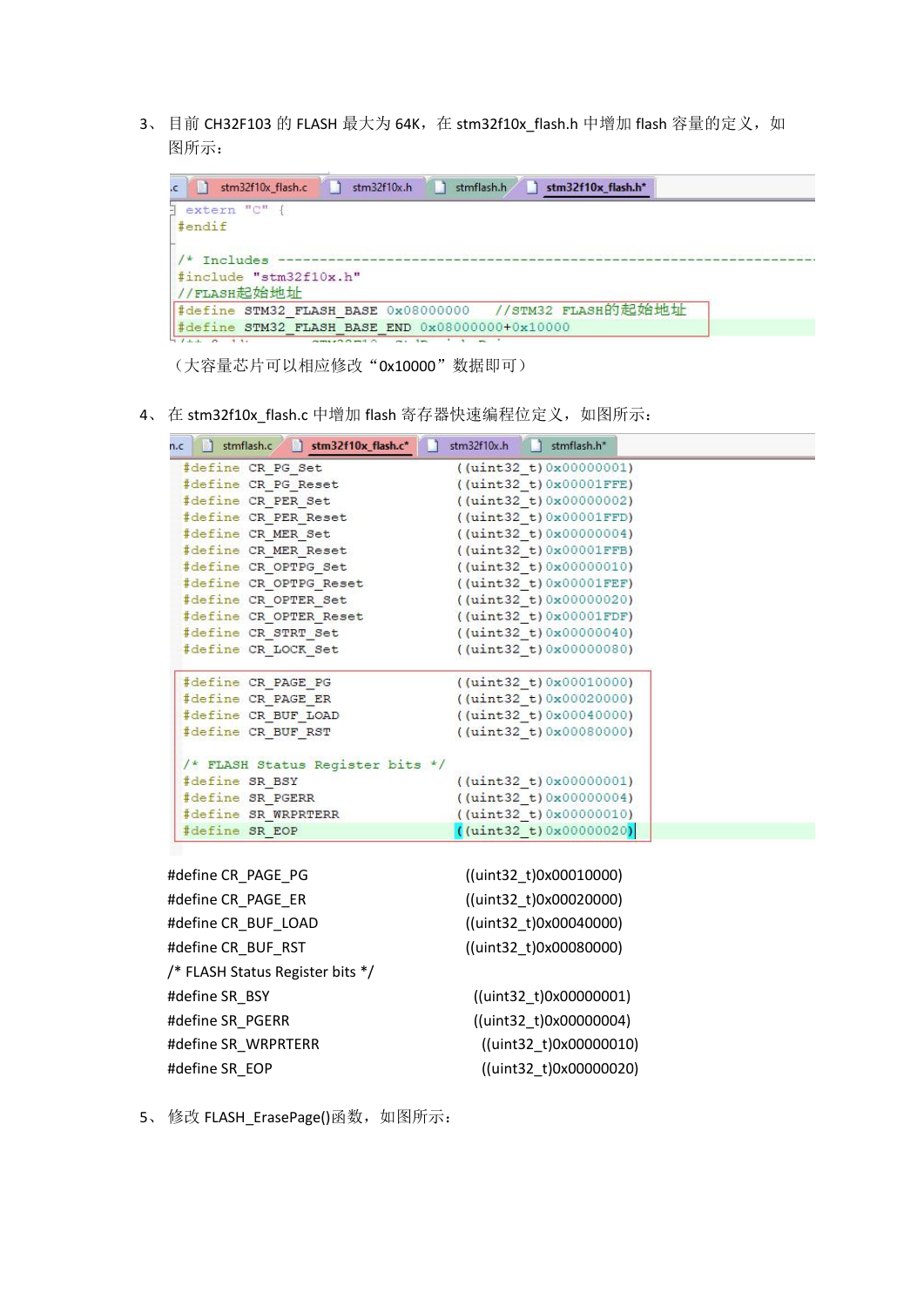```
FLASH Status FLASH ErasePage(uint32 t Page Address)
E_{\overline{z}}if((Page_Address>=STM32_FLASH_BASE) && (Page_Address<STM32_FLASH_BASE_END))
Ļ
   \vertFLASH->CR | = CR PAGE ER;
    FLASH->AR = Page Address;FLASH->CR | = CR STRT Set;
 while (FLASH->SR & SR BSY);
    FLASH->CR &= ~CR PAGE ER;
     * ( IO uint32 t*) 0x40022034 = * ( IO uint32 t*) (Page Address ^ 0x00001000);
   13
\overline{\mathbf{1}}
```

```
FLASH_Status FLASH_ErasePage(uint32_t Page_Address)
```

```
{
  if((Page_Address>=STM32_FLASH_BASE) && (Page_Address<STM32_FLASH_BASE_END))
  {
      FLASH->CR |= CR_PAGE_ER;
      FLASH->AR = Page_Address;
      FLASH->CR |= CR_STRT_Set;
      while(FLASH->SR & SR_BSY);
      FLASH->CR &= ~CR_PAGE_ER; *(-10 \text{ units}2_t*)0x40022034 =*(-10 \text{ units}2_t*)(Page_Address ^ 0x00001000);
  }
}
```
6、在 stm32f10x flash.c 中增加 FLASH\_BufReset()函数、FLASH\_BufLoad()函数以及快速编程 函数 FLASH\_ProgramPage\_Fast(), 如图所示: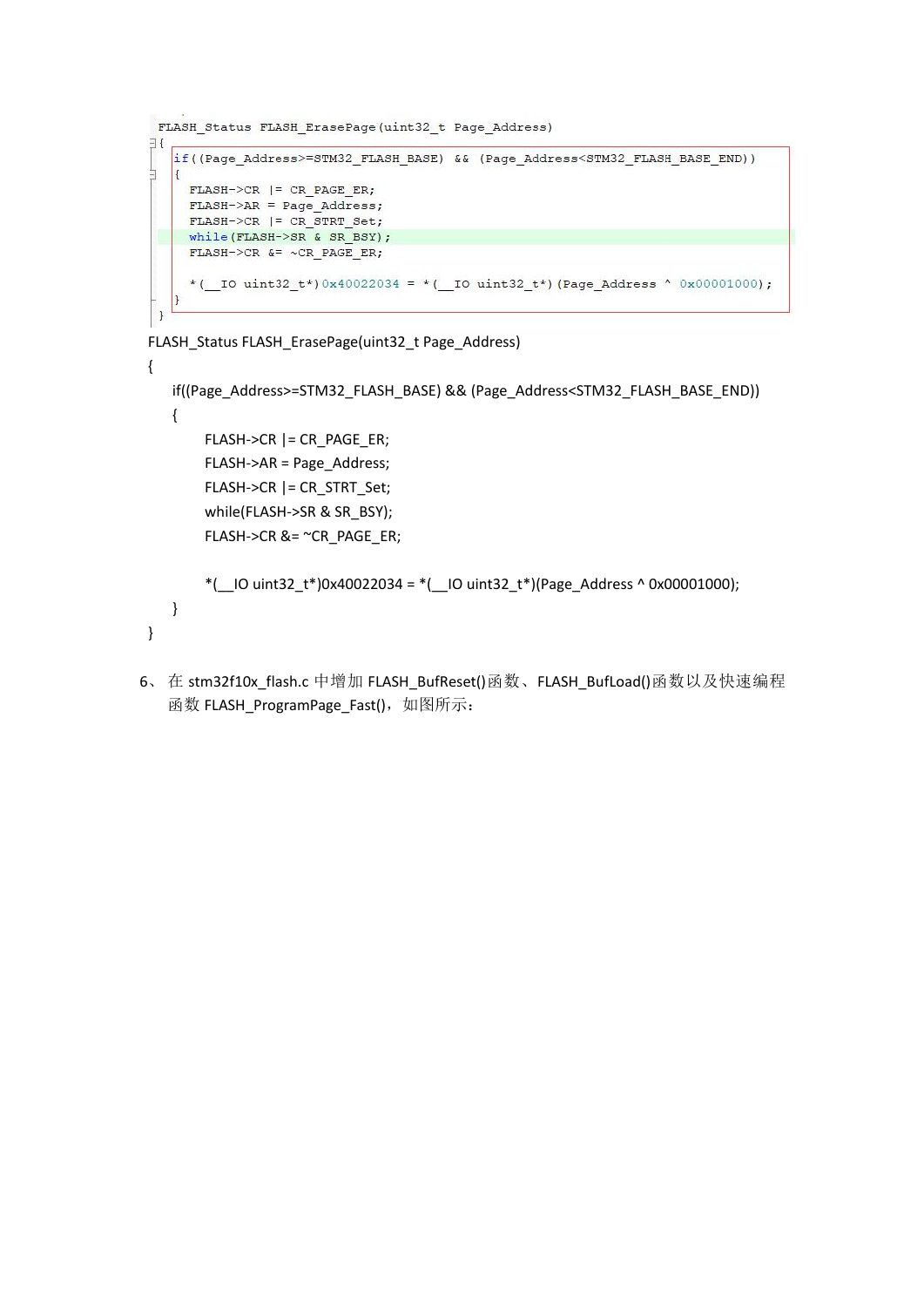```
n.c stm32f10x_flash.c* stm32f10x.h stmflash.h stm32f10x_flash.h* stmflash.c
void FLASH BufReset (void)
  FLASH->CR |= CR PAGE PG;
  FLASH->CR = CR\overline{\text{BUF}}\overline{\text{RST}};while (FLASH->SR & SR BSY):
  FLASH->CR s = \simCR PAGE PG;
void FLASH_BufLoad(uint32_t Address, uint32_t Data0, uint32_t Data1, uint32_t Data2, uint32_t Data3)
  if((Address>=STM32 FLASH BASE) && (Address<STM32 FLASH BASE END))
    FLASH->CR I = CR PAGE PG;
     *(_IO uint32_t*)(Address+0x00) = Data0;<br>*(_IO uint32_t*)(Address+0x00) = Data0;<br>*(_IO uint32_t*)(Address+0x04) = Data1;
     *([IO uint32_t*) (Address+0x08) = Data2;
    * \overline{\text{IO} \text{ units32} \text{ t}} (Address+0x0C) = Data3;<br>FLASH->CR |= CR_BUF_LOAD;<br>while (FLASH->SR & SR_BSY);
    FLASH->CR &= ~CR PAGE PG;
     *(_IO uint32_t*)0x40022034 = *(_IO uint32_t*)(Address ^ 0x00001000);
  \mathbf{F}\overline{1}* Function Name : FLASH ProgramPage Fast
* Description
                  : Program a specified FLASH page (1page = 128Byte).
* Input
                   : Page Address: The page address to be programed.
* Return
                    : None
 void FLASH ProgramPage Fast(uint32 t Page Address)
  if((Page_Address>=STM32_FLASH_BASE) && (Page_Address<STM32_FLASH_BASE_END))
    FLASH->CR | = CR PAGE PG;
    FLASH->AR = Page\_Address;FLASH->CR | = CR \overline{S}TRT \overline{S}t:
     while (FLASH->SR & SR BSY) :
    \texttt{FLASH}\texttt{-}\texttt{/CR} \texttt{ & = \texttt{~}\texttt{~}\texttt{CR}\texttt{ \_} \texttt{PAGE}\texttt{ \_} \texttt{PG};*(_IO_uint32_t*)0x40022034 = *(_IO_uint32_t*)(Page_Address ^ 0x00001000);
  \mathbf{r}
```
(stm32f10x flash.h 增加相应函数声明)

```
void FLASH_BufReset(void)
{
FLASH->CR |= CR_PAGE_PG;
FLASH->CR |= CR_BUF_RST;
while(FLASH->SR & SR_BSY);
FLASH->CR &= ~CR_PAGE_PG;
```
}

void FLASH\_BufLoad(uint32\_t Address, uint32\_t Data0, uint32\_t Data1, uint32\_t Data2, uint32\_t Data3)

{

```
if((Address>=STM32_FLASH_BASE) && (Address<STM32_FLASH_BASE_END))
{
    FLASH->CR |= CR_PAGE_PG; *(\blacksquare IO uint32 t*)(Address+0x00) = Data0;
     *(\blacksquare IO uint32 t*)(Address+0x04) = Data1;
     *(-10 \text{ unit32}_t*)(Address+0x08) = Data2;*(\blacksquare IO uint32 t*)(Address+0x0C) = Data3;
     FLASH->CR |= CR_BUF_LOAD;
     while(FLASH->SR & SR_BSY);
```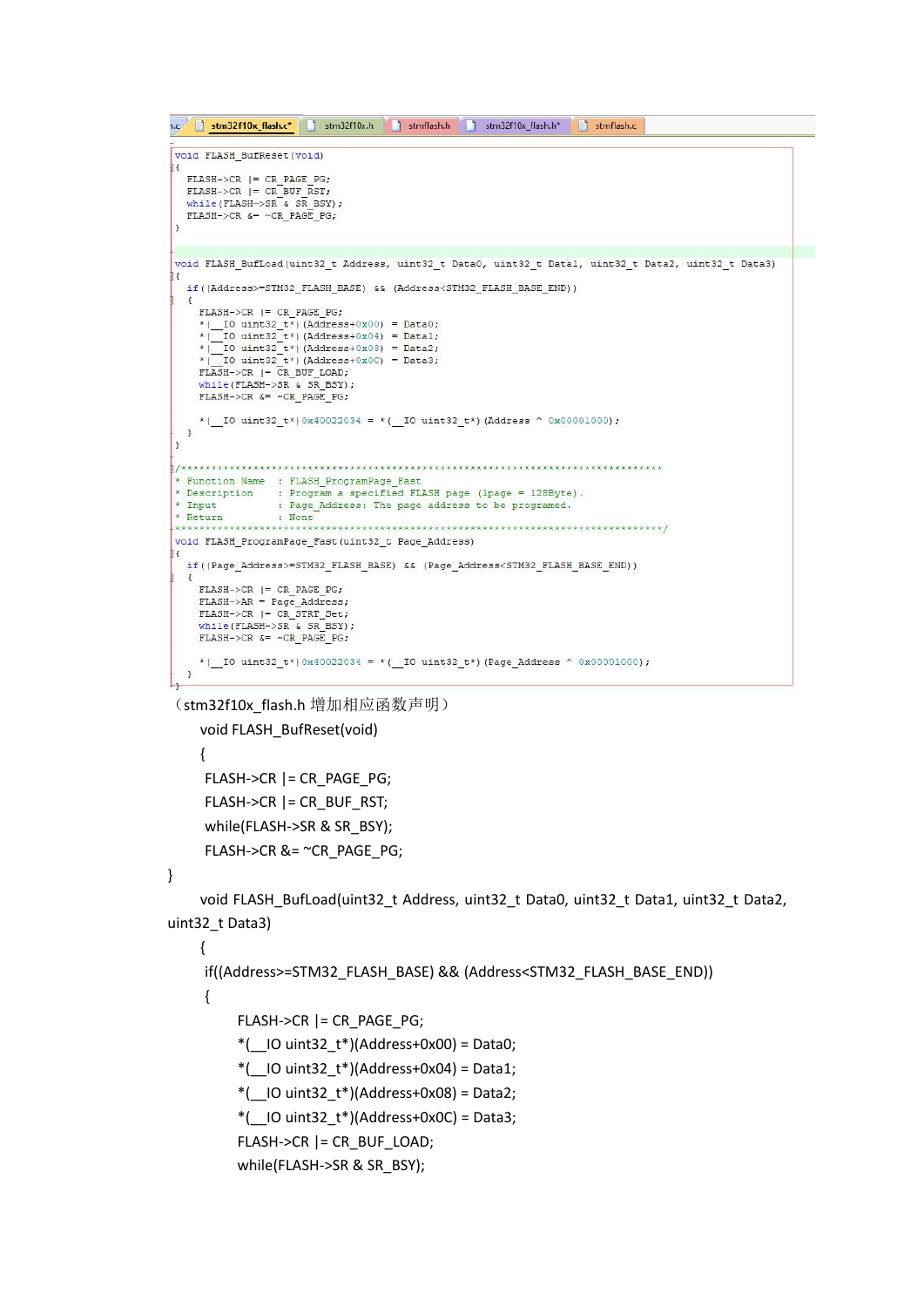```
FLASH->CR &= ~CR_PAGE_PG; *(-10 \text{ uint32_t*)}0x40022034 = (-10 \text{ uint32_t*)}0x4002036);
       }
   }
      void FLASH_ProgramPage_Fast(uint32_t Page_Address)
       {
       if((Page_Address>=STM32_FLASH_BASE) &&
      (Page_Address<STM32_FLASH_BASE_END))
       {
           FLASH->CR |= CR_PAGE_PG;
           FLASH->AR = Page_Address;
           FLASH->CR |= CR_STRT_Set;
           while(FLASH->SR & SR_BSY);
           FLASH->CR &= ~CR_PAGE_PG; *(\angleIO uint32_t*)0x40022034 = *(\angleIO uint32_t*)(Page_Address ^ 0x00001000);
          }
        }
7、 演示函数如图所示
```